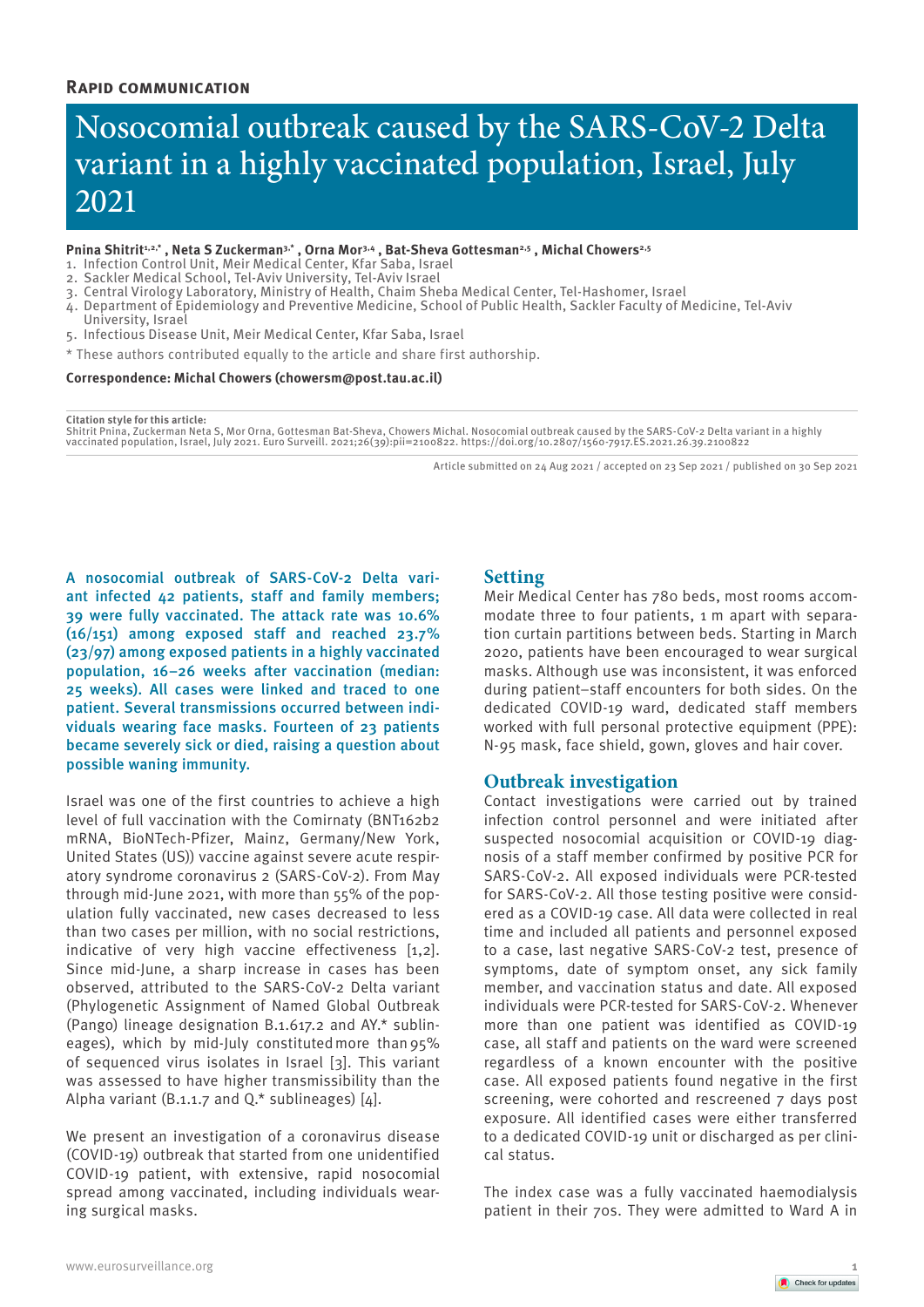## **Figure**

Whole genome-based phylogenetic tree of SARS-CoV-2 Delta isolates, nosocomial outbreak, Israel, July 2021  $(n = 12)$ 



The tree was constructed using Nextstrain's Augur pipeline and visualised with Auspice [8]. The numbers represent the Patient numbering used in the manuscript text and Table.

mid-July with fever and cough and placed in a room with three other patients. On admission day, the index case was not tested for SARS-CoV-2, because their symptoms were mistaken for possible bloodstream infection exacerbating congestive heart failure. During their stay, the index case and one roommate were dialysed every other day in the dialysis unit. Four days after admission, the index case was diagnosed with COVID-19 by PCR for SARS-CoV-2 E gene with a quantitative cycle (Cq) value of 13.59; the case was therefore transferred to a COVID-19-dedicated unit of Ward B. On the same day, all three of this case's roommates on Ward A were screened for SARS-CoV-2 and tested positive and were transferred to the dedicated ward or discharged.

The contact investigation included Ward A, the dialysis unit (contacts of the index case) and Ward C following a 1-day stay of Case 1. This investigation revealed a total of 27 COVID-19 cases by SARS-CoV-2 PCR: 16 patients, including the index case, nine staff and two family members.

The COVID-19 diagnosed cases were transferred on the day of their diagnosis to a COVID-19 unit on Ward B, which operated as a mixed ward because of the small number of COVID-19 patients in our hospital at the time. Half the ward was dedicated to COVID-19 patients, with dedicated staff in full PPE, while half remained a regular ward. The index case was treated on transfer day by a healthcare worker (HCW) who had recovered from COVID-19 a year earlier, and was vaccinated once, as per Israeli guidelines [5]. Three days after transfer day, this HCW attended a room in the regular ward with three patients of whom two developed symptoms compatible with COVID-19 2 days later and tested positive for SARS-CoV-2. Contact investigation on Ward B

identified a total of 19 COVID-19 cases by SARS-CoV-2 PCR: 10 staff, including the aforementioned HCW, eight patients, including the three above, and one family member.

The calculated attack rate among all exposed patients and staff was 10.6%  $(16/151)$  for staff and 23.7% (23/97) for patients, in a population with 96.2% vaccination rate (238 vaccinated/248 exposed individuals).

# **Sequencing and analysis**

Sequence and patient data were obtained via the Israel National Consortium of SARS-CoV-2 sequencing. FASTQ files underwent processing, mapping to the reference genome (NC\_045512.2) and construction of consensus FASTA sequences as previously described [6]. All sequence data were deposited and are available in GISAID [7]. Phylogenetic trees were constructed using NextStrain's Augur pipeline and visualised with auspice [8].

We conducted phylogenetic analysis on the wholegenome SARS-CoV-2 sequences that were available for 12 cases in this outbreak, including staff and patients from Wards A, B and C and dialysis departments (Figure). All were infected with the Delta variant and epidemiologically and phylogenetically connected to the same outbreak except for Case 11 from Ward C. Case 11 and three staff members identified on Ward C were not considered as part of this outbreak. The three staff members from Ward C were exposed to both Case 1 and Case 11 and therefore the source of their infection could not be verified.

# **Demographic and clinical information**

Of the 42 cases diagnosed in this outbreak, 38 were fully vaccinated with two doses of the Comirnaty vaccine, one was recovered with one vaccination and three were unvaccinated. The median age was 55 years (interquartile range (IQR): 36–77.5) and 24 were female. Twenty-three were patients, 16 staff members and three family members. The median time from second vaccine dose to breakthrough infection was 177 days (range 111–194). On the day of diagnosis, only 24 individuals were symptomatic, but in the following days, 36 had become symptomatic. All staff (median age: 33 years; range: 22–48) remained asymptomatic or with mild disease. Among the patients (median age: 77 years; range: 42–93; median time from second vaccine dose to infection: 176 days; range: 143-188), eight became severely ill, six critically ill and five of the critically ill died (Table). The patient population was considerably older than staff and all patients had comorbidities: diabetes mellitus ( $n = 9$ ), hypertension ( $n = 16$ ), ischemic heart disease (n = 12), congestive heart failure (n =  $7$ ), dementia (n = 5), body mass index  $\rightarrow$  30 (n = 8), chronic renal failure  $(n = 11)$  of whom six were on dialysis. Eight patients were immunocompromised.

The median Cq values on diagnosis days were 19.9 (IQR: 17.8–25.1) and were lower for symptomatic individuals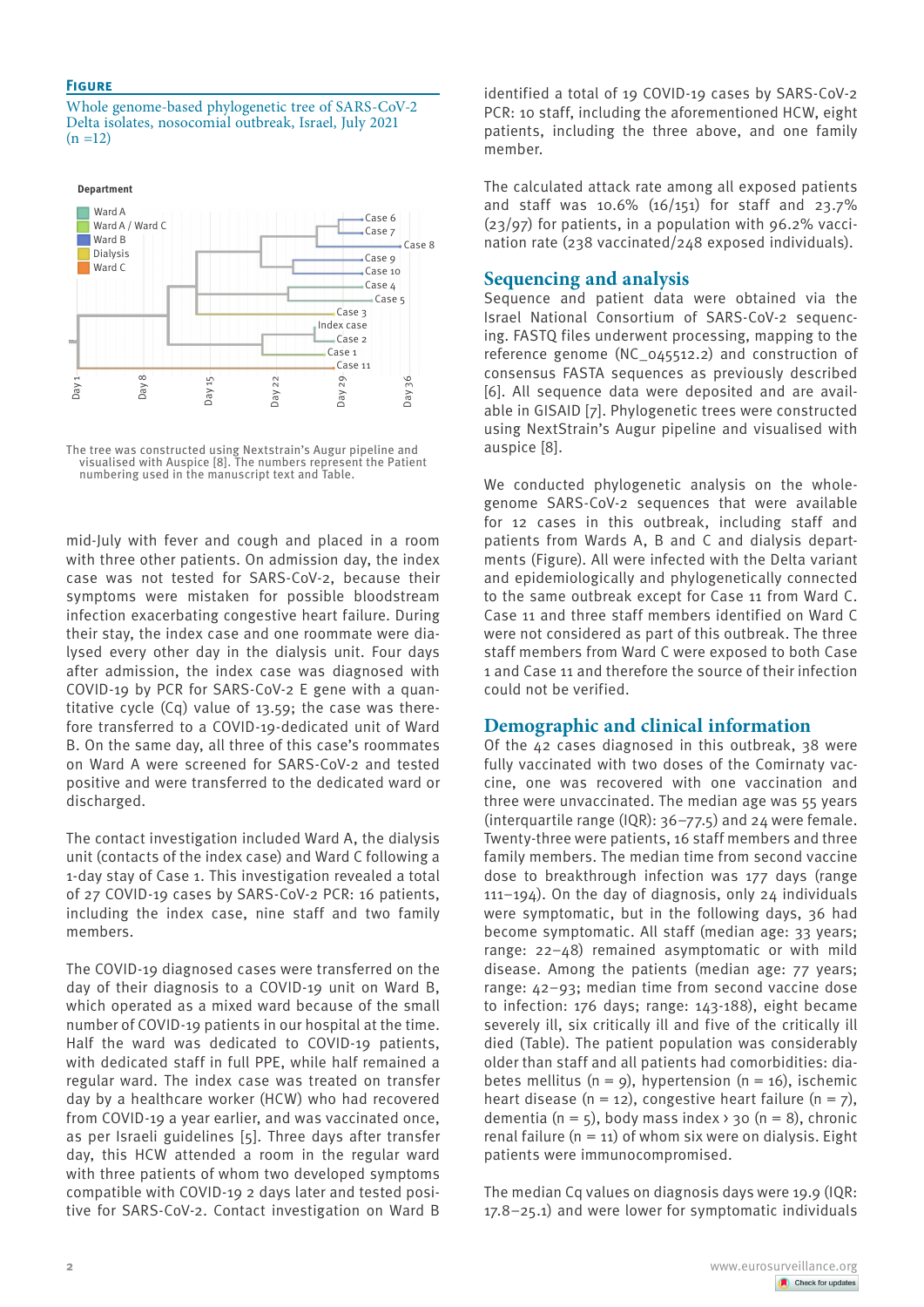## **Table**

| Case data, nosocomial COVID-19 outbreak, Israel, July 2021 (n = 23) |  |  |  |  |
|---------------------------------------------------------------------|--|--|--|--|
|---------------------------------------------------------------------|--|--|--|--|

| Case           | Age group (years) | Gap (days) vaccine to diagnosis | Cq        | COVID-19 maximal disease severity | <b>Died</b> |
|----------------|-------------------|---------------------------------|-----------|-----------------------------------|-------------|
| Index          | 70-79             | 169                             | 13.6      | Critical                          | Yes         |
| $\mathbf{1}$   | 80-89             | 172                             | 15        | Critical                          | Yes         |
| $\overline{2}$ | $50 - 59$         | 175                             | 18        | Severe                            | <b>No</b>   |
| 3              | $60 - 69$         | 176                             | 17.6      | Severe                            | <b>No</b>   |
| 4              | 80-89             | 181                             | 20.5      | Severe                            | <b>No</b>   |
| 6              | $40 - 49$         | 143                             | 15        | Moderate                          | <b>No</b>   |
| $\overline{7}$ | $70 - 79$         | 182                             | 16        | Critical                          | Yes         |
| 9              | $50 - 59$         | Not vaccinated                  | 24        | Mild                              | No          |
| 10             | 80-89             | 171                             | 28        | Severe                            | <b>No</b>   |
| Na             | $60 - 69$         | 168                             | 18.5      | Severe                            | <b>No</b>   |
| Na             | 70-79             | 182                             | 36        | Mild                              | <b>No</b>   |
| Na             | 80-89             | 177                             | 31.8      | Severe                            | <b>No</b>   |
| Na             | $70 - 79$         | 187                             | 22        | Critical                          | <b>No</b>   |
| Na             | $70 - 79$         | 184                             | 14        | Severe                            | <b>No</b>   |
| Na             | 80-89             | 186                             | 21        | Asymptomatic                      | No          |
| Na             | $90 - 99$         | 173                             | 18        | Critical                          | Yes         |
| Na             | $70 - 79$         | 174                             | 38        | Severe                            | <b>No</b>   |
| Na             | $70 - 79$         | 176                             | <b>NA</b> | Mild                              | <b>No</b>   |
| Na             | $90 - 99$         | 176                             | <b>NA</b> | Critical                          | Yes         |
| Na             | 80-89             | 188                             | <b>NA</b> | Mild                              | <b>No</b>   |
| Na             | 60-69             | 183                             | 27        | Asymptomatic                      | <b>No</b>   |
| Na             | 80-89             | Not vaccinated                  | <b>NA</b> | Mild                              | No          |
| Na             | $50 - 59$         | 152                             | 21.3      | Asymptomatic                      | No          |

Na: not applicable; NA: not available.

(median: 18.2; IQR: 15.7–21.7) than for asymptomatic individuals (median: 22; IQR: 18–28), but the difference was not statistically significant.

## **Ethical statement**

The clinical data of this work was from an outbreak investigation; thus ethical approval was waived by the Meir Medical Center Ethical committee. The bioinformatics work was conducted according to the guidelines of the Declaration of Helsinki and approved by the Institutional Review Board of the Sheba Medical Center institutional review board (7045–20-SMC). Patient consent was waived because the study used remains of clinical samples and the analysis used anonymous clinical data.

## **Discussion**

We have investigated a nosocomial COVID-19 outbreak involving the SARS-CoV-2 Delta variant among a highly vaccinated population. The attack rate among exposed individuals reached 23.3% in patients and 10.3% in staff, with 96.2% vaccination rate among exposed individuals. Moreover, several transmissions probably occurred between two individuals both wearing surgical masks, and in one instance using full PPE, including N-95 mask, face shield, gown and gloves.

In a recent publication by Bernal et al., the effectiveness of full vaccination with the Comirnaty vaccine

against the Delta variant was high, although lower than against the Alpha variant (88% vs 93.7%) [9]. This was not the experience in Israel, with a rapid increase in cases since June 2021 despite a high vaccination rate [1].

Although reports of breakthrough infections are increasing [10-12], this communication emphasises several points. It challenges the assumption that high universal vaccination rates will lead to herd immunity and prevent COVID-19 outbreaks. This was probably true for the wild-type SARS-CoV-2 virus, but in the outbreak described here, 96.2% of the exposed population was vaccinated. Infection advanced rapidly (many cases became symptomatic within 2 days of exposure), and viral load was high. Another accepted view is that, when facing a possible mismatch between the SARS-CoV-2 variant and vaccine or waning immunity, the combination of vaccine and face mask should provide the necessary protection. Although some transmission between staff members could have occurred without masks, all transmissions between patients and staff occurred between masked and vaccinated individuals, as experienced in an outbreak from Finland [12]. We cannot rule out that protection measures were not optimally implemented, however, transmissibility in summer 2021 differs from our experiences in the previous 18 months. Whether this can be attributed to the low Cq and high transmissibility of the Delta variant is not